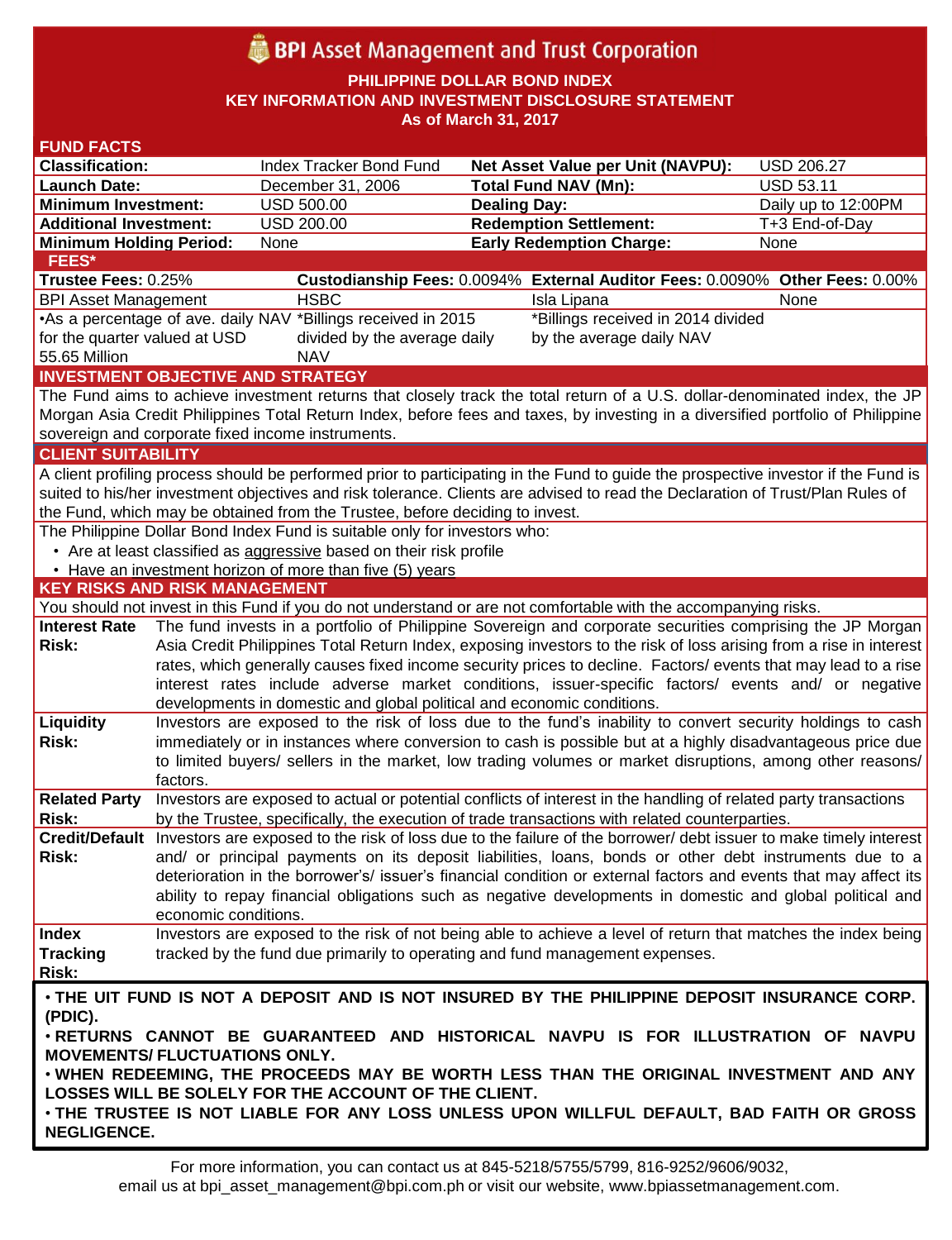## **FUND PERFORMANCE AND STATISTICS AS OF MARCH 31, 2017**

(Purely for reference purposes and is not a guarantee of future results)



**Fund 0.08 2.49 -3.15 0.39 16.53 106.27 Benchmark** 0.12 2.70 -3.06 0.94 18.75 115.29

\*Benchmark is the JP Morgan Asia Credit Philippines Total Return

**Fund 0.39 2.75 5.23 4.02 5.08 7.32 Benchmark** 0.94 3.45 5.90 4.57 5.57 7.76

**Fund 2.49 2.96 3.41 10.75 -5.23 15.09 Benchmark** 2.70 3.53 3.97 11.47 -5.10 15.79

**1 mo 3 mo 6 mo 1YR 3YRS S.I.<sup>2</sup>**

**1YR 2YRS 3YRS 4YRS 5YRS S.I.**

**YTD 2016 2015 2014 2013 2012**

| <b>NAVPU over the past 12 months</b>   |        |  |  |  |  |
|----------------------------------------|--------|--|--|--|--|
| Highest                                | 214.78 |  |  |  |  |
| Lowest                                 | 200.59 |  |  |  |  |
| <b>STATISTICS</b>                      |        |  |  |  |  |
| <b>Weighted Ave Duration (Yrs)</b>     | 7.42   |  |  |  |  |
| Volatility, Past 1 Year (%) 3          | 4.56   |  |  |  |  |
| Port. Weighted Yield to Maturity (%)   | 3.37   |  |  |  |  |
| <b>Current Number of Holdings</b>      | 47     |  |  |  |  |
| Tracking Error (3-Yr) <sup>4</sup> (%) | በ 49   |  |  |  |  |

<sup>1</sup>Returns are net of fees.

<sup>2</sup>Since Inception

<sup>3</sup>Measures the degree to which the Fund fluctuates vis-à-vis its average return over a period of time.

<sup>4</sup>Measure of deviation between the Fund's return and benchmark returns. A lower number means the Fund's return is closely aligned with the benchmark. 5 Includes accrued income, investment securities purchased, accrued expenses, etc.

\*Declaration of Trust is available upon request through branch of account.

| <b>PORTFOLIO COMPOSITION</b>                        |           | т |
|-----------------------------------------------------|-----------|---|
| <b>Allocation</b>                                   | % of Fund | N |
| Government                                          | 68.28     |   |
| Corporates                                          | 29.06     | R |
| Cash                                                | 0.25      | R |
| Time deposits and money market                      | 1.41      | R |
| Other receivables – net of liabilities <sup>5</sup> | 1.00      | R |
| <b>Maturity Profile</b>                             |           | R |
| Cash and Less than 1 Year                           | 2.67      | R |
| Between 1 and 3 Years                               | 16.85     | R |
| Between 3 and 5 Years                               | 10.16     |   |
| Between 5 and 7 Years                               | 11.11     | R |
| Between 7 and 10 Years                              | 18.11     | R |
| More than 10 Years                                  | 41.09     | R |

| <b>TOP TEN HOLDINGS</b> |                 |           |
|-------------------------|-----------------|-----------|
| <b>Name</b>             | <b>Maturity</b> | % of Fund |
| RoP Bonds               | 2/2/2030        | 8.09      |
| RoP Bonds               | 3/16/2025       | 6.54      |
| RoP Bonds               | 10/23/2034      | 6.17      |
| RoP Bonds               | 1/14/2031       | 6.15      |
| RoP Bonds               | 1/15/2021       | 5.26      |
| RoP Bonds               | 3/1/2041        | 4.86      |
| RoP Bonds               | 1/20/2040       | 4.75      |
| RoP Bonds               | 3/30/2026       | 4.67      |
| RoP Bonds               | 2/2/2042        | 4.48      |
| RoP Bonds               | 1/21/2024       | 4.08      |
|                         |                 |           |

## **RELATED PARTY TRANSACTIONS\***

**CUMULATIVE PERFORMANCE (%) <sup>1</sup>**

Index

**ANNUALIZED PERFORMANCE (%) <sup>1</sup>**

**CALENDAR YEAR PERFORMANCE (%) <sup>1</sup>**

The Fund has investments and trade transactions with BPI Asset Management and Trust Corporation (BPI AMTC):

Bank of the Philippine Islands - USD 750,000

Investments in the said outlets were approved by the BPI AMTC's Board of Directors. Likewise, all related party transactions are conducted on an arm's length and best execution basis and within established limits.

\* Related party in accordance with BPI AMTC's internal policy.